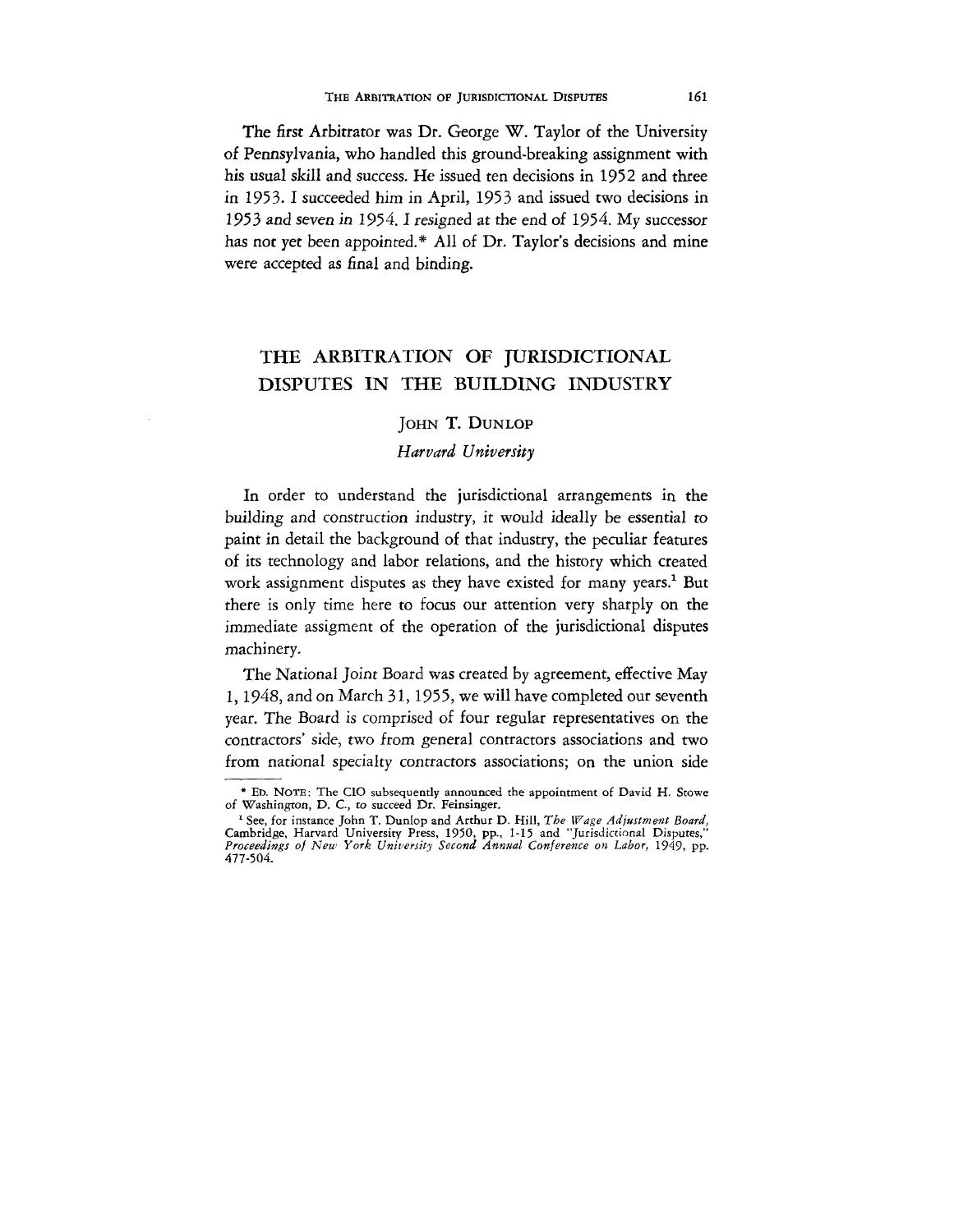## 162 ARBITRATION TODAY

there are two drawn from general trades and two drawn from specialty trades. There are four alternates on each side, and they customarily come and participate in the weekly meetings of the Board.

The only problem which concerns the Board is the problem of work assignment: which trade shall perform certain work? Who shall put in a metal ceiling? Who shall lay a lateral sewer pipe, and where does a main sewer end and a lateral begin? Who shall install metal windows? Who shall put up the backing to toilet accessories? All of these enormous questions might seem very trivial to someone who has not tried to erect a building. The problem might otherwise be put: Is the assignment of work made by the contractor appropriate under the rules of the National Joint Board or shall the Board direct a change in assignment?

The National Joint Board was created by agreement between the Building and Construction Trades Department of the AFL, and the Associated General Contractors. It comprises 19 international unions and some seven national specialty contractor groups. This agreement, first signed in 1948, has run from year to year and has been extended and modified in minor respects in yearly negotiations.

The work of the Board may be divided into three broad areas: First, there is the problem of maintaining the jobs, the projects, free from work interruptions and stoppages on a day to day basis.

The National Joint Board for the first time in this industry formalized a set of rules, known as procedural rules, which set forth the standards which a contractor must follow in making an assignment of work. In particular, it specifies that he must assign the work instead of trying to *get* a decision ahead of making an assignment. He is required to look over the "green book" which constitutes the decisions and agreements of record, to look over a variety of agreements that exist between the unions, and if none apply to assign the work according to the prevailing practice in that locality. In any event, he must make a specific assignment of work. The union is then required to stay at work and, if it desires, to protest that assignment to the Board through its international president.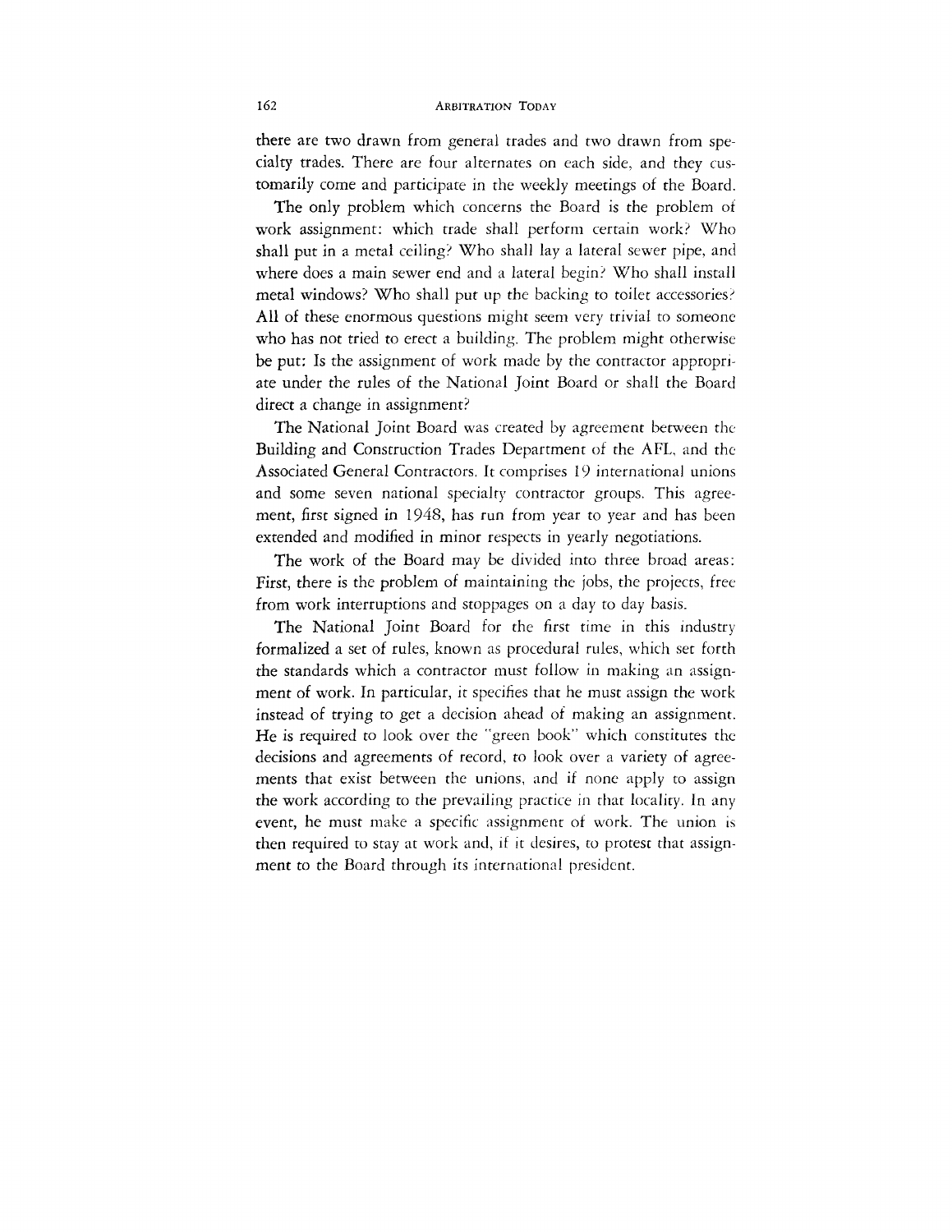The first level of operations are those most immediately under my supervision by delegation from the National Joint Board. Each day wires are sent to the Board about stoppages of work or misassignments of work by contractors, or changes of assignments by contractors, a thousand and one examples of human ingenuity. These communications must be answered and answered promptly, typically by wire or telephone since jobs may be shut down as men believe they are being deprived of their rightful work opportunities. That is the first level of operation.

During 1954 the Board handled 511 work stoppages; also there were some 1500 or 1700 specific problems that were presented on a day to day basis regarding the application of rules of the Board.

Of those 511 stoppages, there were some 70 picket lines; that is an aggravated form of violation of the agreement, because not only does it shut down one craft, but typically a picket line tends to shut down the project as a whole. That is the first level of operation of the Board.

The second level of operation is the making of decisions on a particular dispute on a particular job, or what we call job decisions. That responsibility is the Board's and the Board's alone. To have a decision made, somebody must ask for it, either the contractor or one of the disputing unions. Typically one of the unions asks for the decision, obviously the union which has not secured the work assignment from the contractor. That union presents its case to the Board. The other union is given five days to present its position.

All communications with a union are with the International Union headquarters, never the local union. Contractors send samples, blueprints, drawings and descriptions of work. The Board then considers the written statements of the two unions, the information and facts from the contractors are reported, and the Board makes its decision.

 $\mu$  During the year 1954 the Board met forty times, including fortyseven total days, rendered a total of some 500 actions on different jobs throughout the country, 267 of which might be called job decisions, in the narrow sense. The others were some form of action on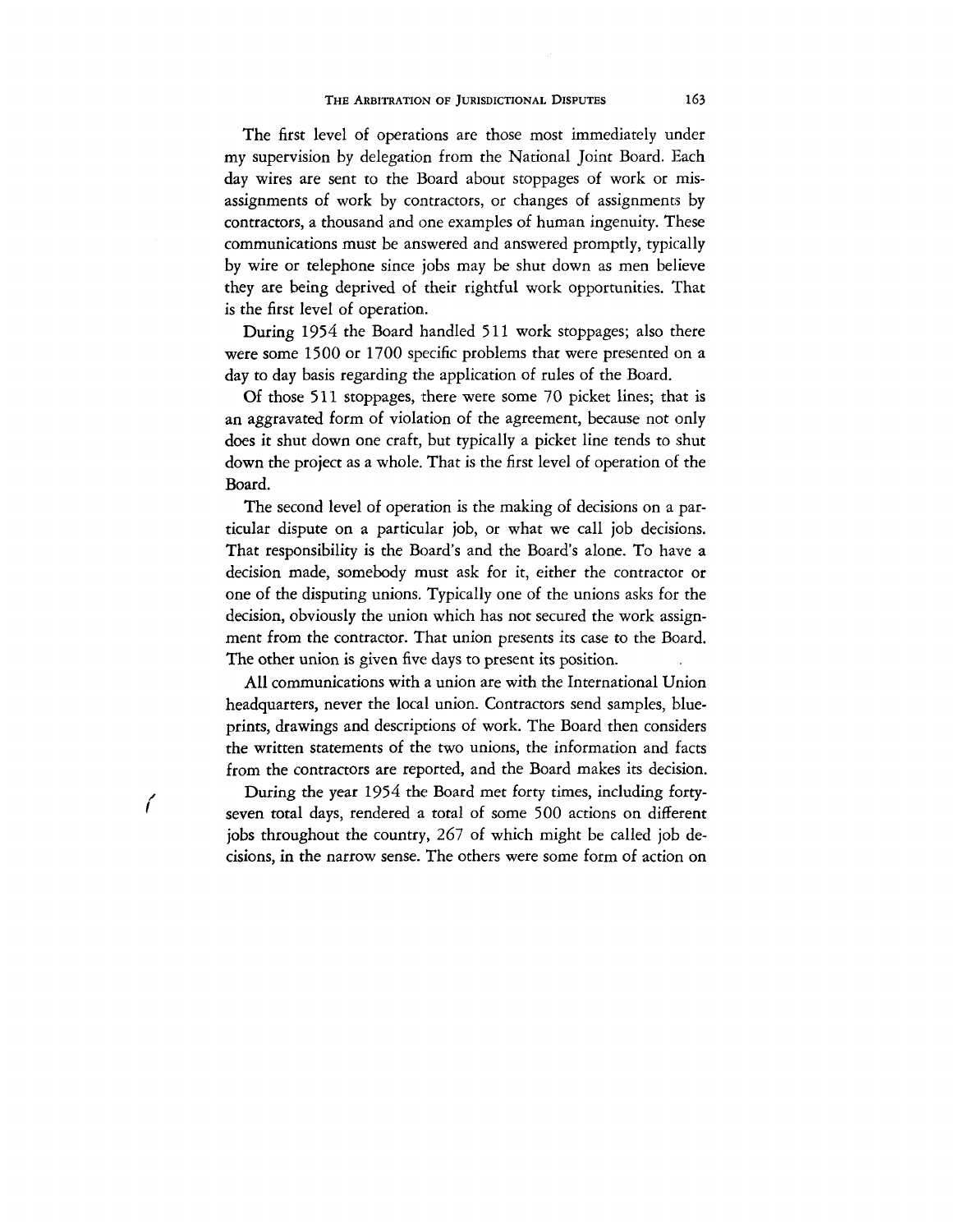the job. The Board holds hearings after a job decision has been made on appeal, and at that time will review the decision that the Board has made. We heard eight or ten such oral appeals last year.

In addition, the National Joint Board will receive an appeal from any of three cities of the United States which has power to make its own initial decisions under long standing local machinery; the three cities being New York, Chicago and Boston.

More than 99 percent of the actions of the Board are unanimous, and in the seven years that the Board has been in existence, I have found it necessary to break a tie in only three cases. No such case has arisen in the past three or four years.

The third level of operations of the Board is the making of a national decision, or the mediation of national agreements. A separate procedure is available to make national decisions, and over the years some seven or eight national decisions have been made.

I early came to the conclusion that national decisions were not the way *to* settle these disputes except as a very last resort, because trades were experts in twisting words in a national decision and continuing rhe war, and so the policy was evolved, with the full support of the Board, of setting up committees of the two unions and sitting down and negotiating agreements between them. During these seven years there have been seventeen or eighteen of these agreements negotiated, many of them very elaborate, containing pictures and drawings *oi* the division of work.

For example, I hold in my hand an agreement between the Boilermakers and the Iron Workers that took some four years of committee work, which contains a great many different work items, including every conceivable part of a blast furnace of interest to these two trades and specifies who should put in each particular part.

These agreements, I think, have substantially changed the picture in recent years and have gone far to improve the relations between the trades and to provide a definite basis on which a contractor may assign work.